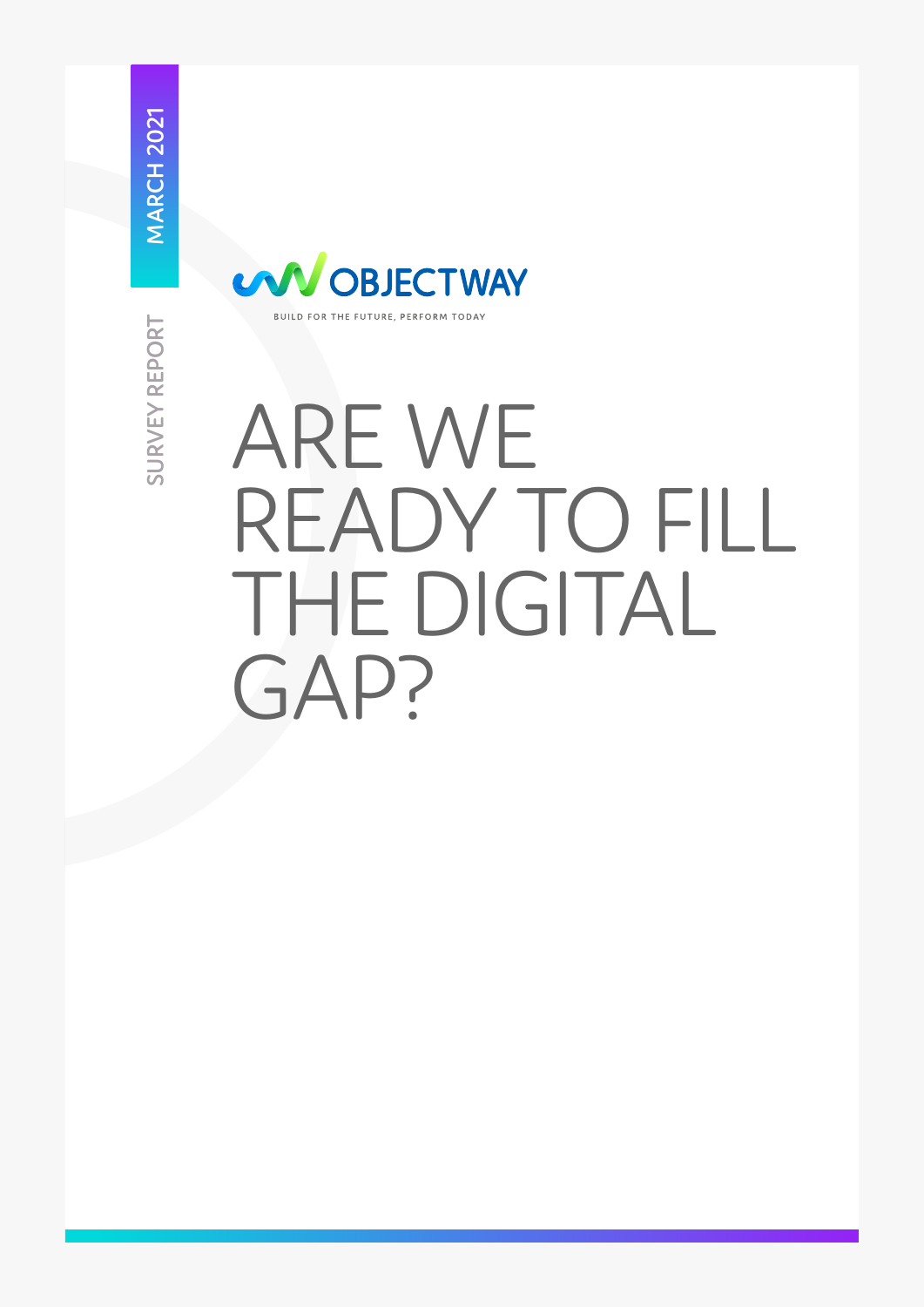SURVEY REPORT

#### INTRODUCTION

Digital Readiness is generally defined by the level of readiness of an organisation to transit to digitalised workflows. As follows, undergoing a **digital transformation** does not merely result in an organisation's investment in technology, it is a potentially successful strategy that requires a combination of people, processes and technology to be **optimally implemented**. This online survey covers a wide range of financial institutions investigating where they are in an overall digital transformation journey.

w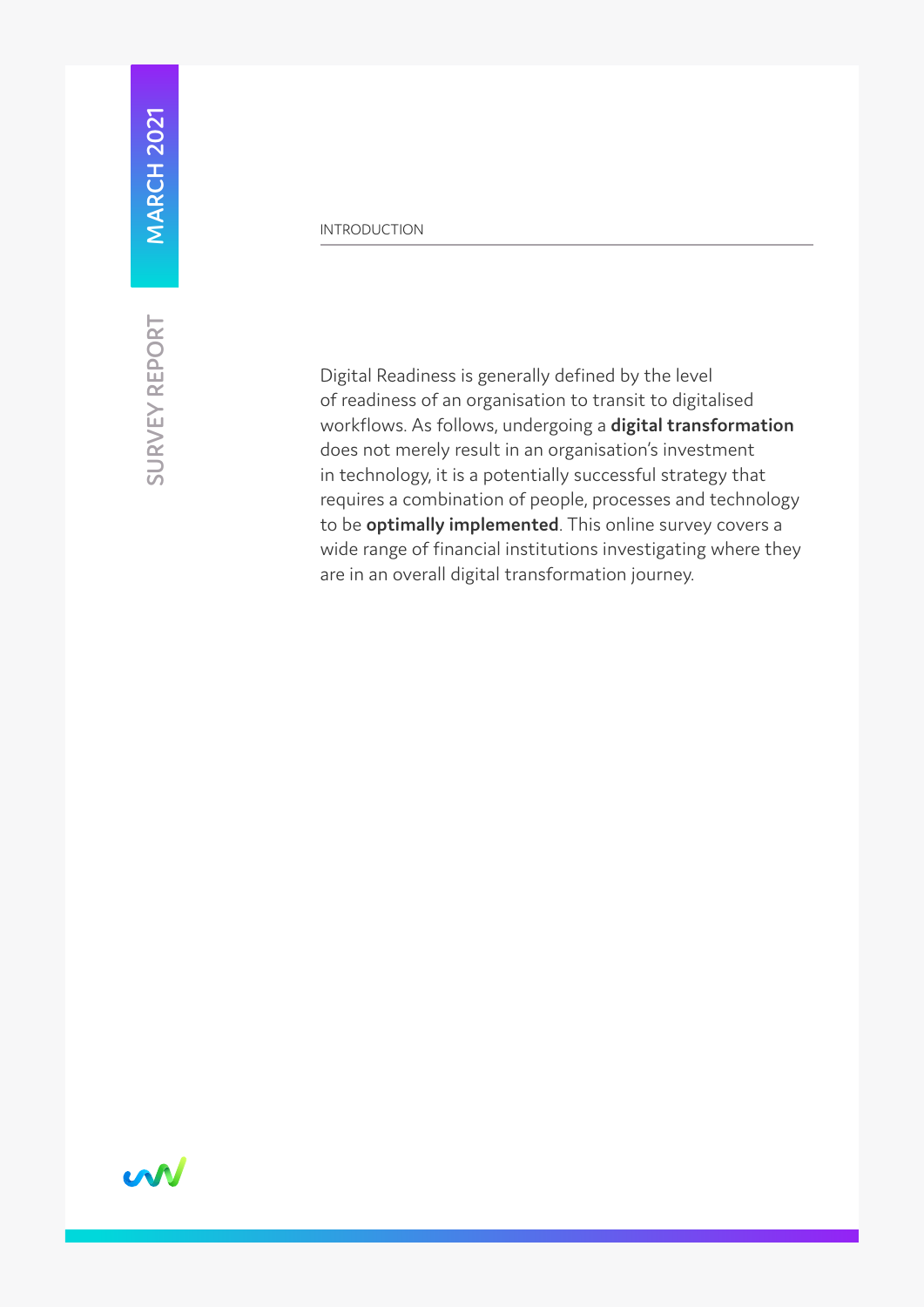

## **SUPERIOR CUSTOMER EXPERIENCE FOR EACH CUSTOMER TOUCHPOINT**



Most of the surveyed Financial Institutions (57%) does not provide a "superior" customer experience. An **interactive** and **personalised user experience** is key to business growth and speaks for one of the top elements to increase digital engagement and collaboration.

It is common knowledge that a user experience personalisation strategy lies at the very intrinsic core of the ever-changing digital era. In the last few years personalisation has proved to capture users' interest more effectively, encouraging them to create and reinforce a sense of identity and connection.

Therefore, personalised experiences also bring benefits in terms of **user**  loyalty and closeness towards your brand. Users encountering more relevant contents and interactions will be more willing to reach out to your brand. Result will be an increase in the customer lifecycle value.

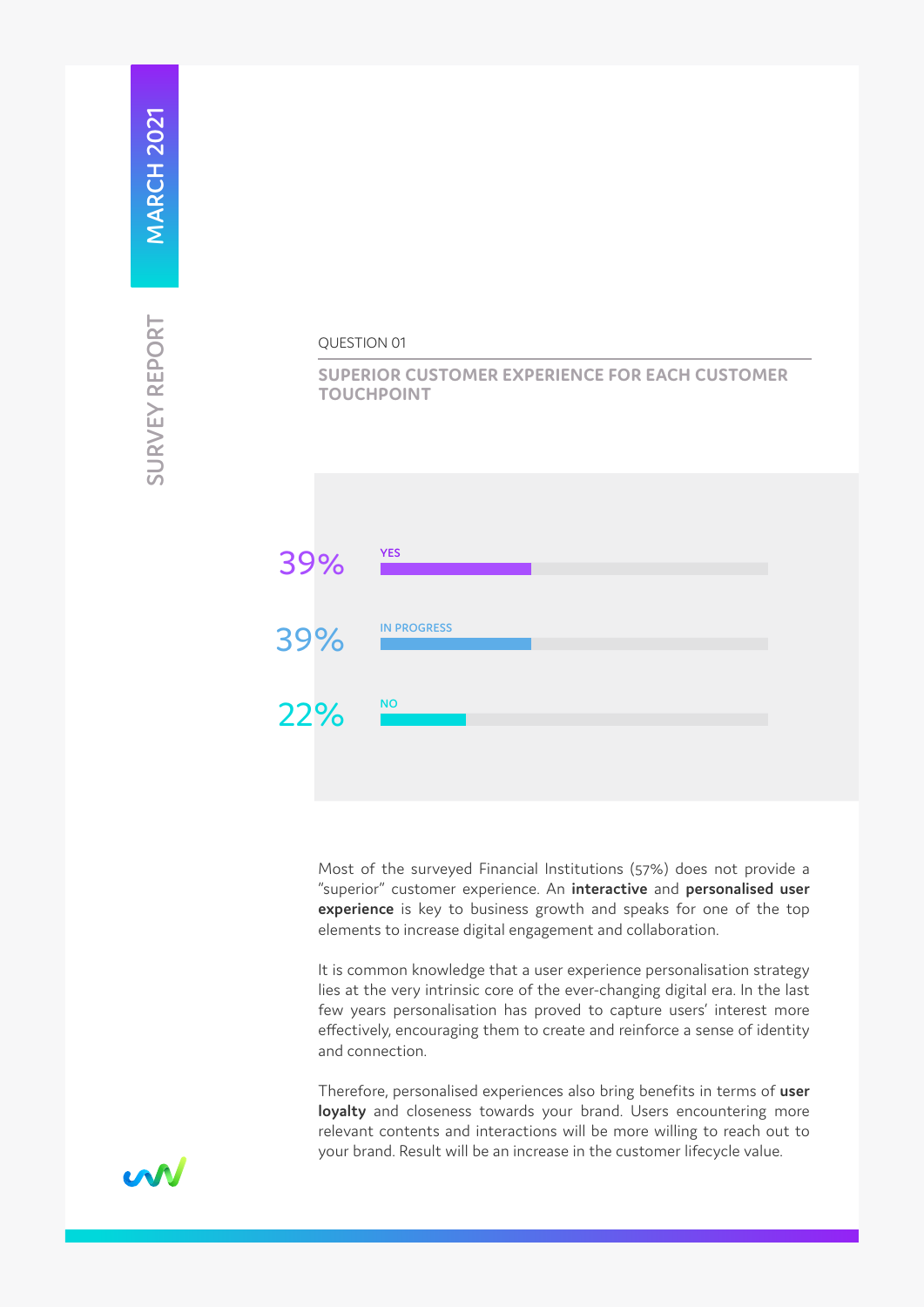#### QUESTION 02

#### **AI DRIVEN ALGORITHMS TO PROVIDE OPTIMISED AND CUSTOMISED ADVICE**



58% of respondents do not leverage AI to generate optimised investment proposals. The use of **augmented intelligence** and **algorithms** empowers human governance reducing costs and increasing the quality of service.

Knowledge-based models help to **profile risk**, support the advisor, take into account all the customer needs, especially those that classical interaction does not identify, that AI can obtain and connect among the collected information.

AI makes it possible to use algorithms to build **predictive scenarios** to support the investment process, supporting the creation of highly customised portfolios even if applied to large groups of clients (Mass Customisation).

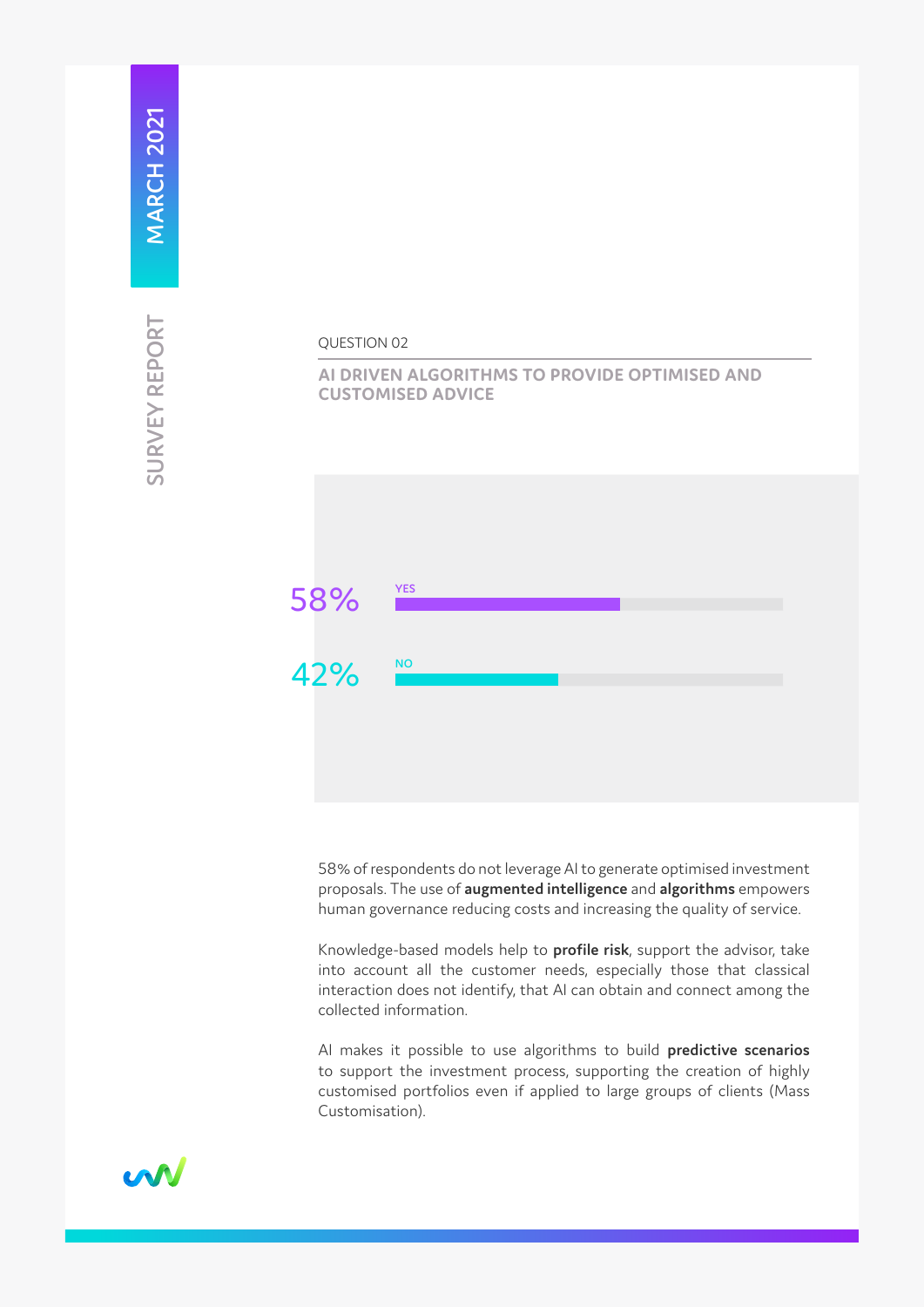#### QUESTION 03

#### **VIRTUAL ENVIRONMENT TO INTERACT WITH COLLEAGUES AND FULLY ENGAGE WITH CLIENTS**



The majority of respondents (69%) rely on a **virtual workspace** to collaborate effectively with the team. They argue to be equally ready to digital engage with their clients but we noticed that most of them does not provide an attractive customer experience.

Turning point will be to utterly understand that a customer experience is not just about merely proving a content, but rather it needs to be alimented day after day with **seamless and countless interactions** by means of digital tools – think of social media, AI, data analysis and much more.

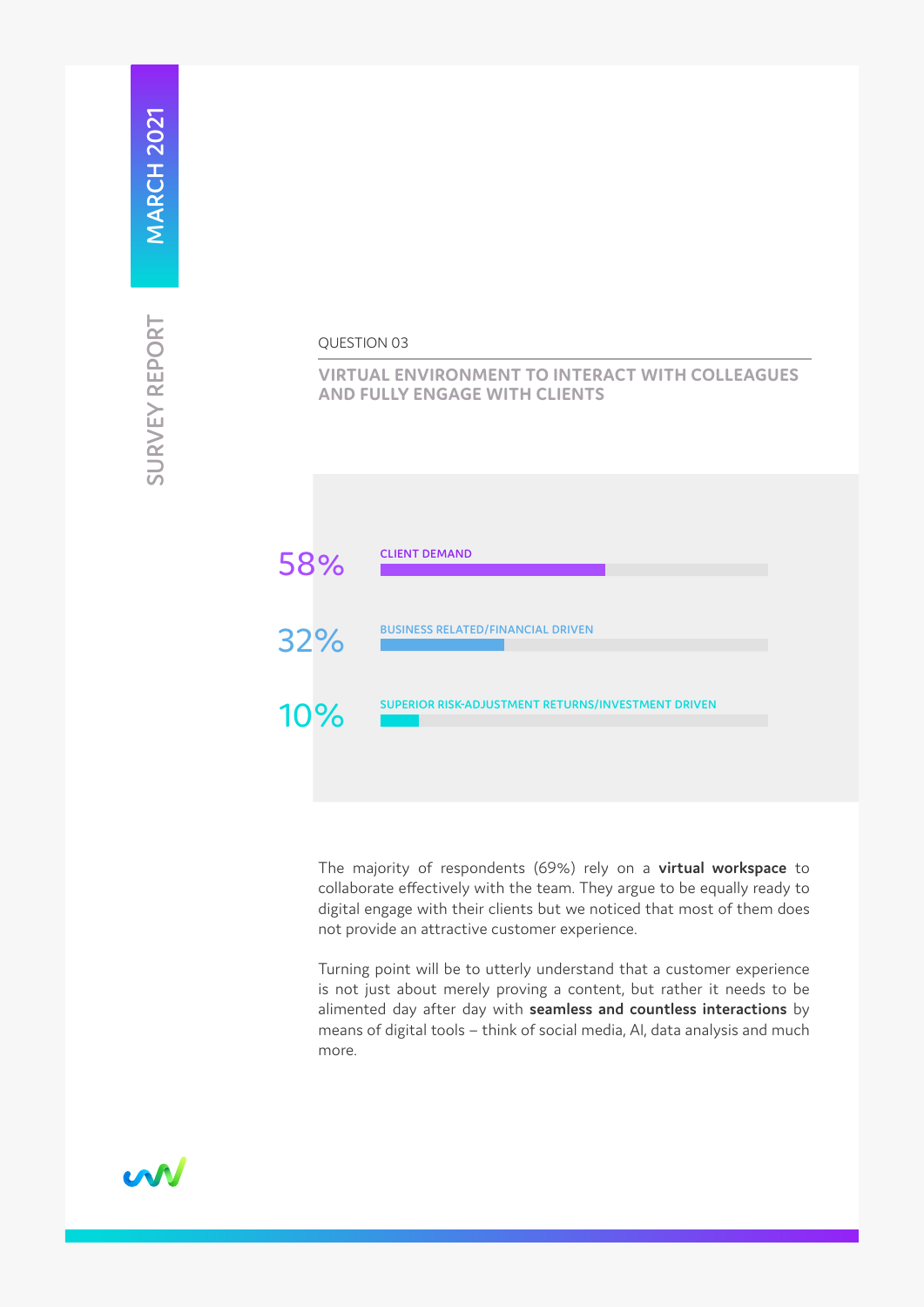#### QUESTION 04

### **OPEN AND MODULAR PLATFORM AVAILABLE ON CLOUD INFRASTRUCTURE**



Unfortunately cloud-ready and open platforms are still not the standard (just 43%). In order to face the burden of competition, financial institutions should adopt modular applications that are open, scalable and on-cloud, to focus more on the core business.

Leveraging a **cloud solution** enables to be equipped with the state-ofart technology, reducing the total cost of ownership. In the short term it avoids up-front investment in infrastructure; in the long term it removes the need for spend on maintaining in-house obsolete technology.

Moreover, **open APis** allow easy integration with third party systems and IT infrastructure, enhancing automation, personalization, speed and accuracy, while flexibility allows to empower service offering and improve client engagement.

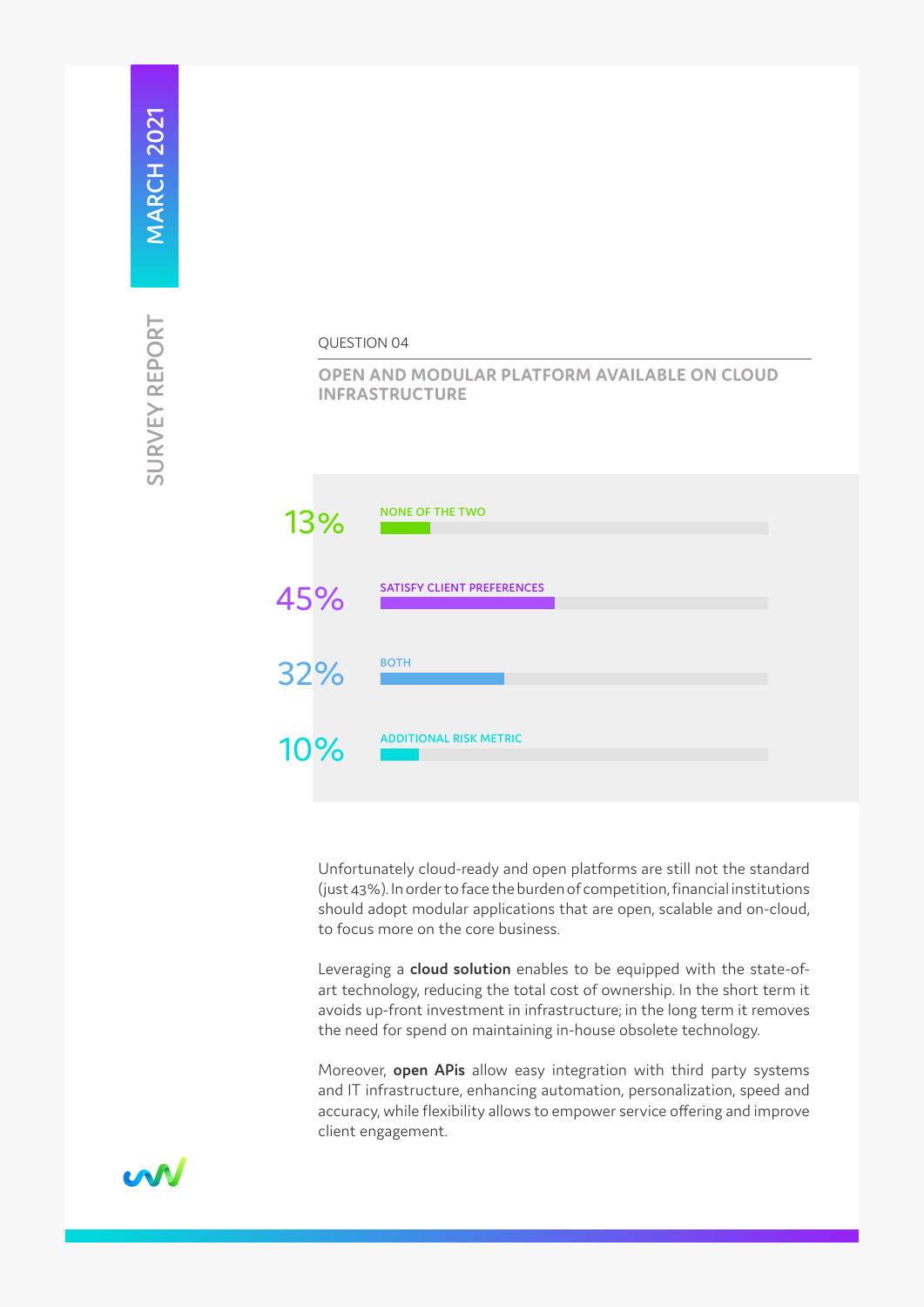**MARCH 2021** 

Our findings show that we are progressing, but there's still much more to be done.

Industry leaders identity the need for a **digital strategy**. The transition to an automated, improved and digitalised way of working will eventually influence people, who may develop new skills, processes, introducing different approaches to collaborating and working, and technology, to make the most of the next new practices.

Also, building the necessary infrastructure to get through a digitalised world and keep up with the **latest technology** will be crucial for any business willing to still be competitive in a post covid era.

Create a **competitive advantage** and embrace the future challenges.